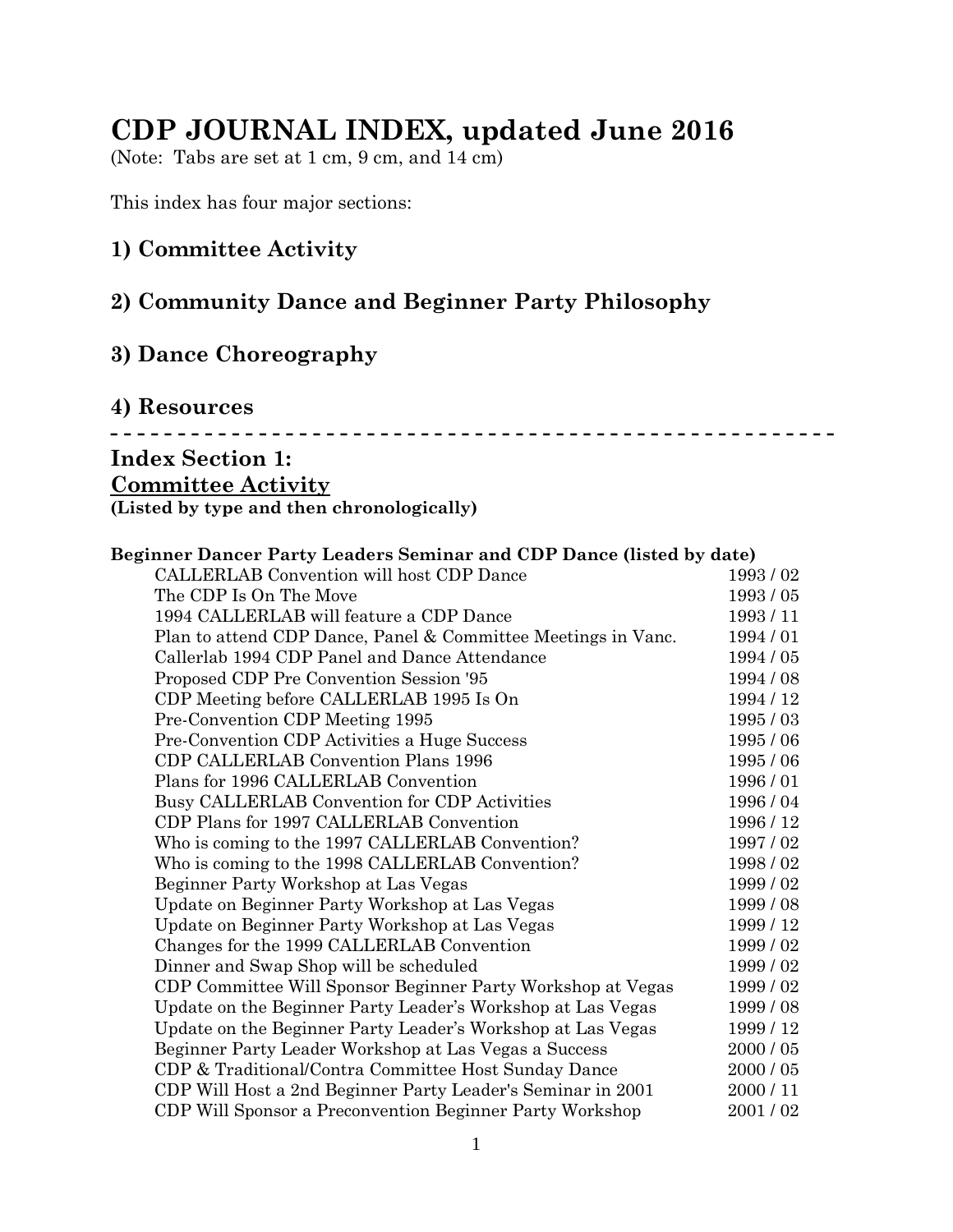| CDP Dance 2001 to be held on Sunday                             | 2001/02   |
|-----------------------------------------------------------------|-----------|
| 2001 Pre-Convention Beginner Party Workshop Was a Success       | 2001/05   |
| 2002 Beginner Party Leader's Seminar Will Be Expanded           | 2001/05   |
| Beginner Dance Party Leaders Seminar 2002 Advertisement         | 2001 / 12 |
| Third Preconvention Beginner Party Workshop (2002)              | 2002/02   |
| CDP Dance 2002 to be held on Sunday from 3-5 PM                 | 2002/02   |
| Beginner Dance Leaders Seminar Finishes 3rd Successful Year     | 2002/06   |
| Plans for Beginner Party Seminar 2003 and Advertisement         | 2002/11   |
| Discussions on Expanding Beginner Party Seminars                | 2002/11   |
| Staff Set for Beginner Party Leader's Seminar 2003              | 2003/02   |
| Beginner Dance Party Leaders Seminar '03 Ad & Registration      | 2003/02   |
| 61 Register for 2003 Beginner Party Seminar                     | 2003/06   |
| <b>BDPLS</b> is an Annual Official Convention Event             | 2003/06   |
| Plans for Beginner Party Seminar 2004 and Advertisement         | 2003/11   |
| Staff for Seminar 2004                                          | 2003/11   |
| Video Plans for Seminar 2004                                    | 2003/11   |
| Who Is Coming to Reno?                                          | 2004 / 04 |
| Beginner Dance Party Leaders Seminar 2004 Advertisement         | 2004 / 04 |
| Close to 50 Attend BDPLS 2004, CCD Sunday Dance                 | 2004 / 06 |
| Beginner Dance Party Leaders Seminar 2005 Advertisement         | 2004 / 06 |
| CCD Sunday Dance 2004                                           | 2004/06   |
| Beginner Dance Party Leaders Seminar 2005                       | 2004/11   |
| Beginner Dance Party Leaders Seminar 2005 & Convention Plans    | 2005/02   |
| The BDPLS Gets Bigger and Better!                               | 2005/06   |
| Beginner Dance Party Leaders Seminar 2006 Advertisement         | 2005 / 11 |
| Beginner Dance Party Leaders Seminar 2006 Plans                 | 2006/03   |
| Beginner Dance Party Leaders Seminar 2007 Plans                 | 2006 / 10 |
| 2007 BDPLS Seminar Plans                                        | 2007/03   |
| 2008 BDPL Seminar Plans                                         | 2007/11   |
| CCTD in Los Angeles, Help Needed at BDPLS                       | 2008/02   |
| CCTD in Kansas City - BDPLS 2009 Plans and Help Needed          | 2008 / 11 |
| CCTD in Kansas City - BDPLS 2009 Plans Updated                  | 2009 / 02 |
| BDPLS 2010 (Niagara Falls)                                      | 2009 / 12 |
| Beginner Dance Party Leaders Seminar Plans for 2011 (Las Vegas) | 2011/03   |
| Beginner Dance Party Leaders Seminar 2012 (Nashville)           | 2012/08   |
| 2013 BDPLS and Convention Welcome Dance Plans (Raleigh)         | 2013/02   |
| 2014 BDPLS and Convention Welcome Dance Plans (Reno)            | 2014/03   |
| Community Dance Leadership Seminar 2015                         | 2014 / 12 |
| 2015 CDLS and Convention Welcome Dance Plans (Springfield, MO)  | 2015/03   |
| Community Dance Leaders Seminar 2016                            | 2015 / 12 |
| 2016 CDLS and Convention Welcome Dance Plans (Norfolk, VA)      | 2016/02   |
|                                                                 |           |
| <b>CDP Committee Meetings and Actions (listed by date)</b>      |           |
| CDP Committee Meetings in Louisville                            | 1993/05   |
| We Need Help, One Night Stand Book Info                         | 1993/11   |
| CDP Committee Meeting Agenda                                    | 1994/01   |
| <b>CDP Committee Meeting Report</b>                             | 1994 / 05 |

Executive Committee Budgets \$1000 for a CDP Video 1994 / 12 1994 CALLERLAB CDP Plans 1994 / 01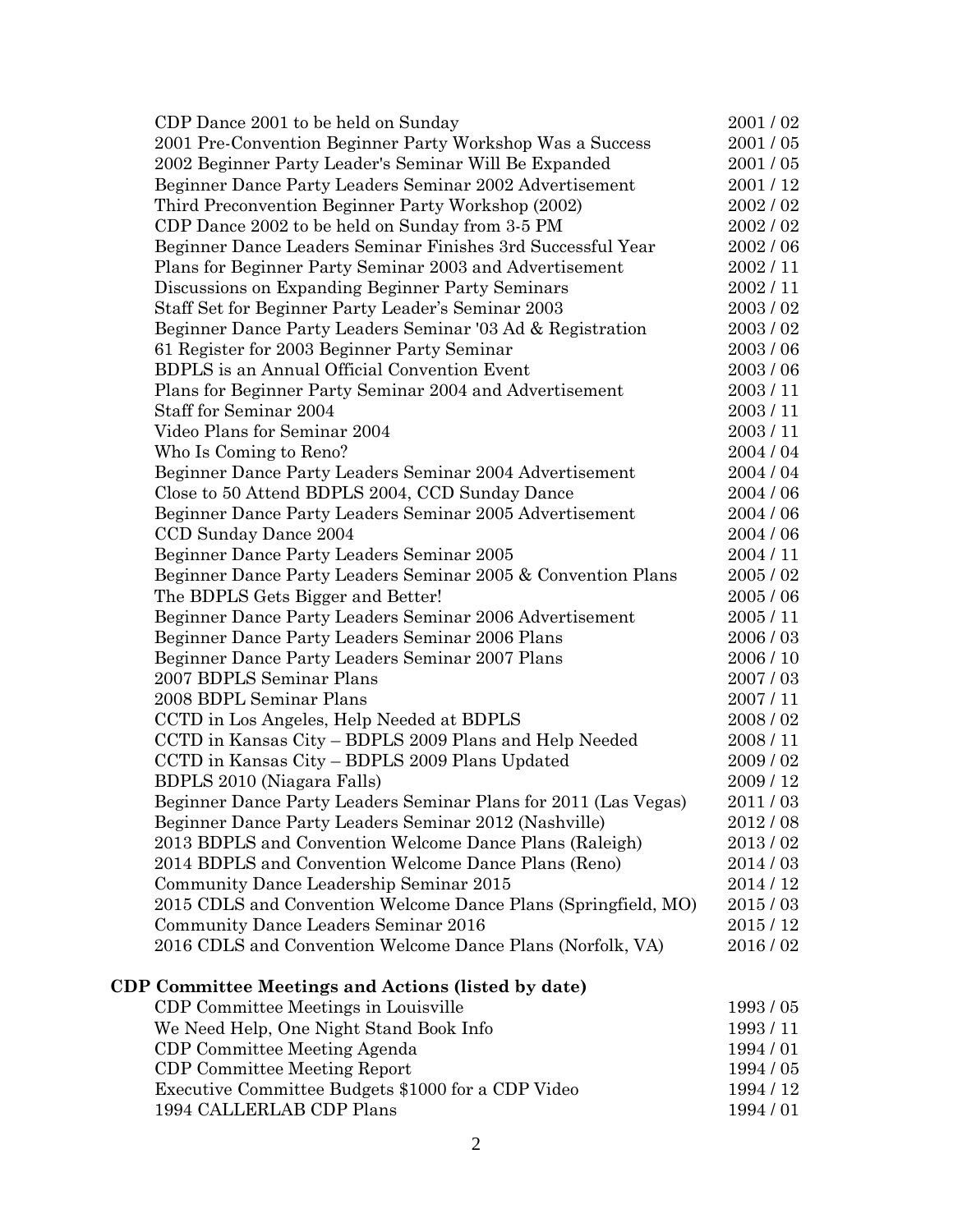| CDP Video Progress Report                                                    | 1995/03                |
|------------------------------------------------------------------------------|------------------------|
| <b>Introductory CDP Video News</b>                                           | 1996/04                |
| Update on CDP Requests to CALLERLAB Executive Committee                      | 1996/07                |
| Introductory CDP Video Turned Over to Cal                                    | 1996/07                |
| CDP will Discuss Additions to Committee Responsibilities                     | 1998/02                |
| CDP Committee Votes to Accept Additional Responsibilities                    | 1998/08                |
| <b>CDP</b> Committee Meeting                                                 | 2000 / 05              |
| Volunteers Needed, Callerlab Seminar '03                                     | 2003/02                |
| BDPLS is an Annual Official Conv. Event                                      | 2003/06                |
| Volunteers Needed in Reno 2004                                               | 2003/06                |
| CCD Received Grant for Video Project                                         | 2003/11                |
| CCD Meeting 2004                                                             | 2004 / 06              |
| Merger of Community Dance and Contra/Traditional                             | 2004/11                |
| Our Committee Has a New Name                                                 | 2005/02                |
| Committee for Community and Traditional Dance Meeting                        | 2005/06                |
| New CCTD Executive                                                           | 2007/11                |
|                                                                              |                        |
| <b>CDP</b> in Action                                                         |                        |
| CDP in Brownwood, Texas<br>CDP is Alive and Well in the Washington D.C. Area | 1992/11<br>1992/11     |
| CDP on the move in Great Britain                                             | 1993/02                |
| Success in Wisconsin and Ohio                                                | 1994/01                |
| Texas Community Dance Coordinator                                            | 1994 / 08              |
| New Markets for the CDP Program                                              | 1998/02                |
| An Increase in Interest in Beginner Parties                                  | 2001/12                |
|                                                                              |                        |
| <b>CDP</b> Information                                                       |                        |
| What is the Community Dance Program<br>Calvin Campbell                       | 1992 / 08              |
| <b>Education for CDP Leaders</b>                                             | 1993/02                |
| <b>Clarification of CDP Policies</b>                                         | 1994 / 01              |
| CDP Questions & Answers<br>Bob Osgood                                        | 1994 / 08              |
| CDP Support in the BOG                                                       | 1994 / 05              |
| CDP Interest/Skills Survey                                                   | 1996/04                |
| CDP Committee Members Run for BOG                                            | 1996/07                |
| <b>CDP Survey Results</b>                                                    | 1996 / 12              |
| Changes to CDP Move List Voted In By Committee                               | 1997/11                |
| Computer                                                                     |                        |
| CDP Journal can be contacted through America On Line                         | 1994 / 05              |
| Electronic Network Continues to Grow                                         | 1995/09                |
| Community Dance Program is on the World Wide Web                             | 1997/02                |
| Check on the New Internet Discussion Group                                   | 1998/02                |
|                                                                              |                        |
| <b>Events</b><br>The CDP Is On The Move                                      |                        |
|                                                                              | 1993/05<br>1994/01     |
| Lloyd Shaw Leadership Training Institute                                     | 1994 / 05              |
| CDP Clinic at National Square Dance Convention June 1994                     |                        |
| John Campbell Folk School July 3-8, 1994                                     | 1994 / 05<br>1994 / 08 |
| Over 40 People Attend CDP Clinic at National SD Convention                   |                        |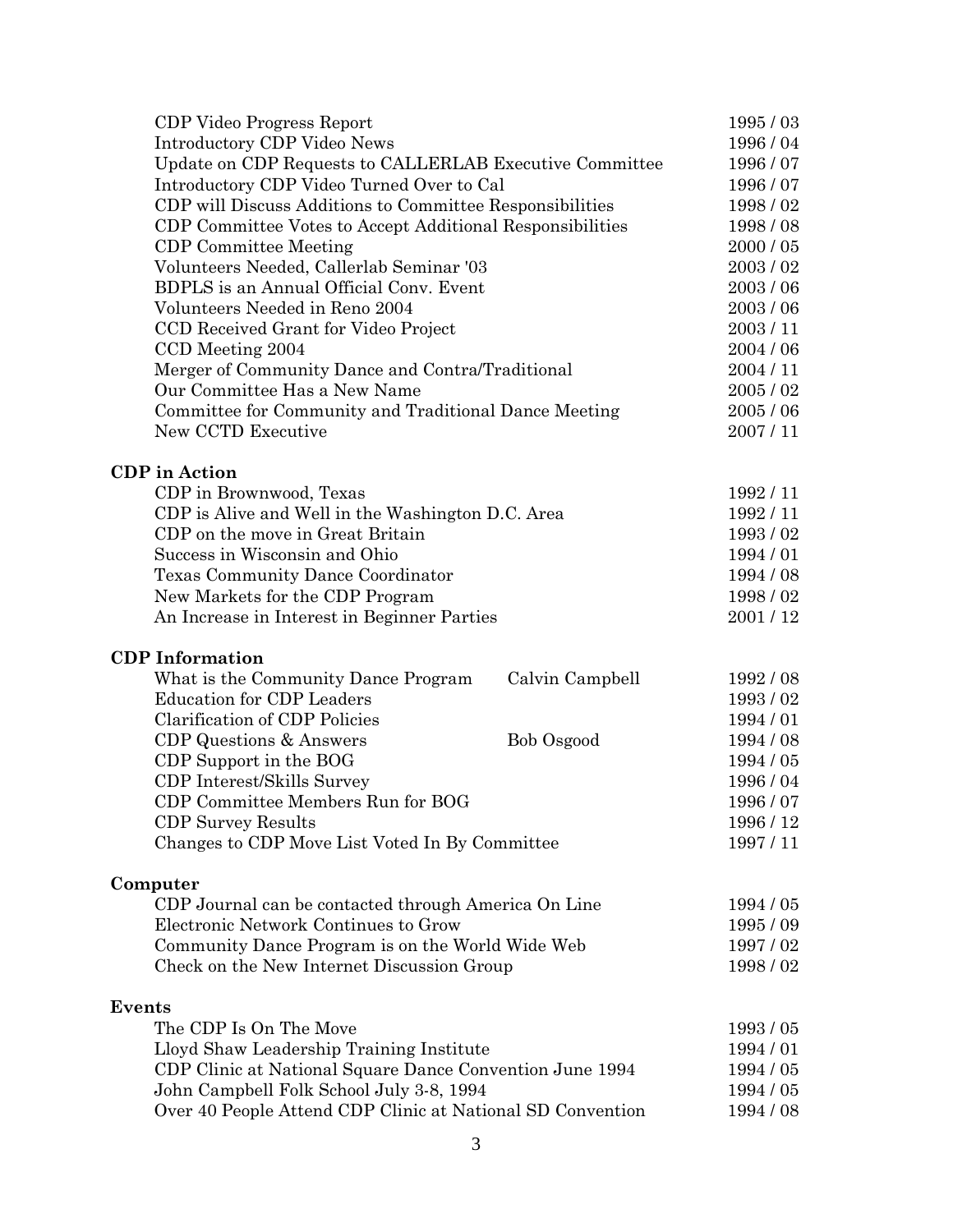| Texas State Federation Backs Up Words With Actions            |                 | 1994 / 12 |
|---------------------------------------------------------------|-----------------|-----------|
| CDP Events at the 1995 US National SD Convention              |                 | 1994 / 12 |
| Canadian National Convention will feature CDP                 |                 | 1995/03   |
| CDP Events at the 1995 US National SD Convention              |                 | 1995/03   |
| CDP Events at the 1995 US National SD Convention.             |                 | 1995/06   |
| CDP Events at US National SD Convention well attended         |                 | 1995/09   |
| Plenty of CDP Activities at US National SD Convention         |                 | 1996/07   |
| USAWest Plans for a CDP Hall at the 1997 Inaugural Convention |                 | 1996/07   |
| <b>USAWest Convention needs Leaders and Contra Prompters</b>  |                 | 1997/02   |
| Who Is Coming to the 1998 Convention?                         |                 | 1998/02   |
| A Request from Otto Wartman                                   |                 | 2001/02   |
| Discussing Seminar with CAPHERD                               |                 | 2002/11   |
| CD Presentations Planned at the 2005 NDA Convention           |                 | 2004/11   |
| <b>AAHPERD</b> Meeting Report                                 | Calvin Campbell | 2005/11   |
| NDA Workshop before Los Angeles CALLERLAB Convention          |                 | 2008/02   |
| Events during a CALLERLAB Convention                          |                 |           |
| CDP Panel Discussion (K. Kernen, B. Howell, C. Campbell)      |                 | 1994/01   |
| 50 People Attend CDP Panel at CALLERLAB                       |                 | 1994 / 05 |
| CDP Panel Crammed to Full Capacity                            |                 | 1995/06   |
| CDP 1997 Convention Panel on Timing                           |                 | 1997/02   |
| New Markets for the Community Dance Program Panel             |                 | 1998/02   |
| CALLERLAB Convention and Beginner and Easy Level Dances       |                 | 2002/06   |
| Discover and Share CCTD Dances During The 2006 Convention     |                 | 2006/03   |
| 2006 Milestone Award to Calvin Campbell and Betsy Gotta       |                 | 2006 / 10 |
| Other Pre-Convention Events in Colorado                       |                 | 2007/03   |
| In Memory                                                     |                 |           |
| Jack Murtha Passes Away                                       | Cal Campbell    | 1999/08   |
| Dick Leger & Gib Gilbert Pass Away                            |                 | 1999/12   |
| Remembering Don Armstrong                                     | Cal Campbell    | 2000 / 05 |
| Journal (listed by date)                                      |                 |           |
| Call for Articles and Dances for Journal                      |                 | 1992/11   |
| CDP Journal Needs You                                         |                 | 1994 / 12 |
| Is Anyone Out There?                                          |                 | 1996/04   |
| CDP Journal Needs Help                                        |                 | 1999 / 12 |
| CDP Journal Changes                                           |                 | 2000 / 05 |
| A Call for Traditional and Contra Dances                      |                 | 2000 / 11 |
| Let's Hear From You                                           |                 | 2000/11   |
| It's Time to Start or Renew Subscription                      |                 | 2002/06   |
| What Do You Get For Your Trouble?                             |                 | 2002 / 06 |
| CD Journal Circulation is Above 200                           |                 | 2002/11   |
| CD Journal Is Now Electronic                                  |                 | 2003/02   |
| We Need Dance Material and Articles                           |                 | 2003/11   |
| Past, Present and Future of the CD Journal                    |                 | 2004 / 11 |
| Suggestions and Ideas Welcome                                 |                 | 2005/06   |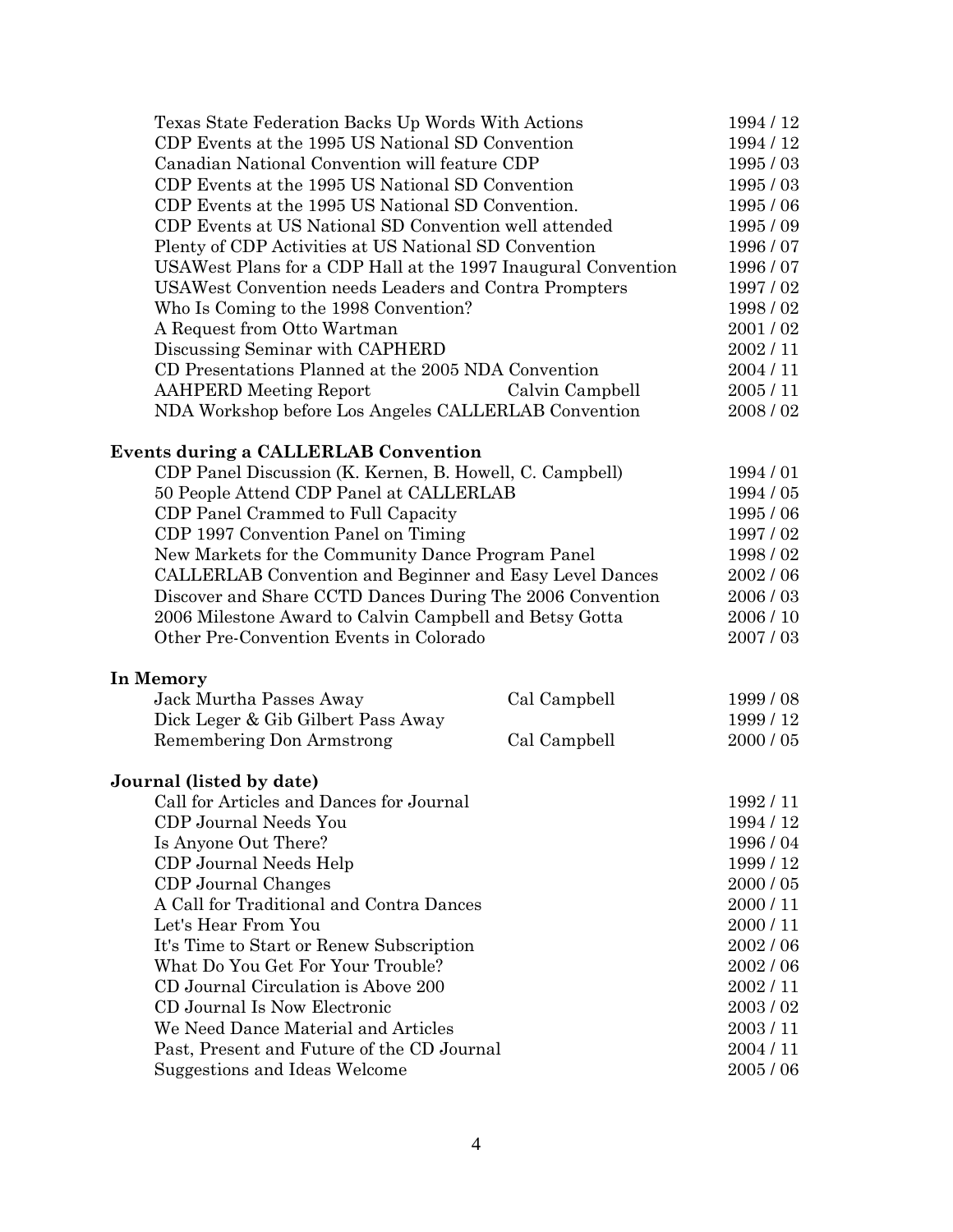## **Index Section 2: Community Dance and Beginner Party Philosophy (Listed by type and then chronologically)**

**Beginner Party and Community Dancing**

| Beginner Party and Community Dancing                |                  |           |
|-----------------------------------------------------|------------------|-----------|
| Beginner Dance Party Program (dances for one event) |                  | 2012/12   |
| <b>Beginner Parties</b>                             | Jim Mayo         | 2001/12   |
| A Dream Gig, Or Is It?                              | Bob Riggs        | 2003/02   |
| A Dance Party, What is it?                          | <b>Bob Riggs</b> | 2003/06   |
| Dance Party Material                                | <b>Bob Riggs</b> | 2003/11   |
| Introduction to CDP Video                           |                  | 1995/09   |
| Editorial                                           |                  |           |
| Improving the CDP Dance Experience                  | Calvin Campbell  | 1993/05   |
| Exploring New Ideas on Running a CDP                | Calvin Campbell  | 1993/08   |
| More Ideas on the CDP                               | Calvin Campbell  | 1993/11   |
| Different Strokes for Different Folks               | Calvin Campbell  | 1994/01   |
| Building Dance Themes & Traditions                  | Calvin Campbell  | 1994 / 12 |
| Friendships Are Very Important                      | Calvin Campbell  | 1995/03   |
| Resource Materials for the CDP                      | Calvin Campbell  | 1995/06   |
| First, Teach Them How To Dance                      | Calvin Campbell  | 1995/09   |
| Pattern/Team Dancing                                | Calvin Campbell  | 1996/07   |
| We Need a New Generation of Dancers                 | Calvin Campbell  | 1996/01   |
| We Need a New Generation of Leaders                 | Calvin Campbell  | 1996/04   |
| CDP Tricks of the Trade                             | Calvin Campbell  | 1997/02   |
| Where Do We Go From Here?                           | Calvin Campbell  | 1998/08   |
| Square Dancing K-3                                  | Calvin Campbell  | 2000 / 05 |
| Thoughts from CDP Committee Chair                   | Calvin Campbell  | 2001/05   |
| Open Dance Methods of Teaching Dance                | Calvin Campbell  | 2001/12   |
| The First Big Circle                                | Calvin Campbell  | 2002/02   |
| A New Generation of Leaders                         | Calvin Campbell  | 2002/06   |
| The Lack of Reference Material                      | Calvin Campbell  | 2004 / 04 |
| Adapt to Suit                                       | Dottie Welch     | 2005/11   |
| Sample the Ideas from BDPLS 2008                    | Dottie Welch     | 2009/02   |

#### **Opinion**

| CDP Leader – A Generalist or Specialist? Walt & Louise Cole |                       | 1993/02   |
|-------------------------------------------------------------|-----------------------|-----------|
| $CDP - Reinverting the Wheeler?$                            | Dan Pearl             | 1993/05   |
| CDP - A Very Different Wheel                                | Mike Seastrom         | 1993/08   |
| CDP versus One Nighter                                      | Al Green              | 1993/11   |
| <b>Evolution or History Repeated</b>                        | Walt Cole             | 1993/11   |
| Here I Go Down That Wrong Road Again                        | Tom Perry             | 1993/11   |
| $CDP$ – Complete Design for Popularity                      | Stan & Cathie Burdick | 1994 / 05 |
| Where Have All the Dancers Gone                             | Ron Counts            | 2004 / 06 |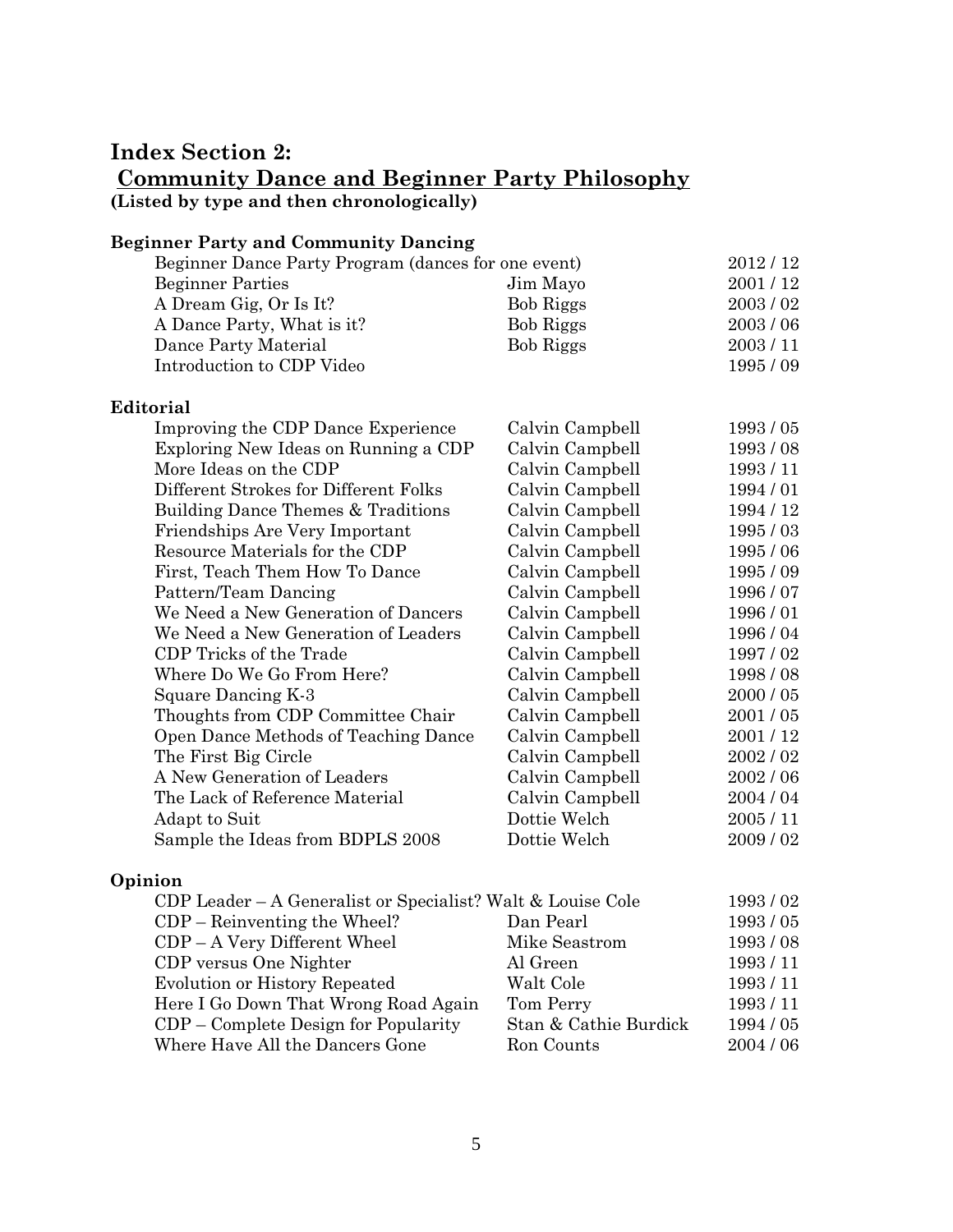#### **Promotion**

| Selling the Community Dance Program            |                         | 1992/08   |
|------------------------------------------------|-------------------------|-----------|
| <b>Starting a Community Dance Program</b>      | Paul Moore              | 1996 / 12 |
| NDA Lends Aid to the CDP Committee             |                         | 2001/12   |
| Dance Movement Workshop, CAPHERD               | Calvin Campbell         | 2004/06   |
| <b>Community Dance Workshop</b>                |                         | 2005/06   |
| Hoedown DVD                                    | Ron Counts & Kit Galvin | 2005/06   |
| Teaching                                       |                         |           |
| The "Walk Thru"                                | Jim Mayo                | 1992/11   |
| Contra Set Ups                                 | Jerry Helt              | 1994/01   |
| Contra Calling and Music                       | Paul Moore              | 1997/11   |
| Different Views of Variety                     | Calvin Campbell         | 1998/02   |
| Square Dancing K-3                             |                         | 2000 / 05 |
| Open Dance Methods of Teaching Dance           | Calvin Campbell         | 2001/12   |
| <b>Traditional Squares at Beginner Parties</b> | Calvin Campbell         | 2002/11   |
| <b>Teaching for Success</b>                    | Betsy Gotta             | 2009/12   |
| Beginning Big Circle                           |                         | 2012/12   |

### **Index Section 3: Dance Choreography (Listed by dance type and then alphabetically by dance name)**

| Circle, Couples                               |                    |         |
|-----------------------------------------------|--------------------|---------|
| Children's Polka Variation                    |                    | 2007/03 |
| <b>Consider Using Country Western Dancing</b> |                    | 1992/08 |
| Cotton Eyed Joe                               |                    | 2007/11 |
| Donna's Waltz                                 | Donna Morris Riley | 2005/06 |
| <b>Grand March Arches</b>                     |                    | 2015/12 |
| Lariat Circle                                 | Hope Pennock       | 2003/06 |
| Sagebrush Shuffle                             | Kit Galvin         | 2005/11 |
|                                               |                    |         |

#### **Circle, No Partner** Beginner Polka 2012 / 12 Circle and Clap Calvin Campbell 2009/12 Fralie's Frolic Bob Riggs 2009 / 12 The Hokey Pokey 2022 1993 / 02 San Antonio Stroll 1994 / 05

# Stay Young 1996 / 01 **Circle Mixer (See also Circle Mixer with some footwork)**

| 10 O'Clock Mixer            | Al Brozek               | 1994 / 05 |
|-----------------------------|-------------------------|-----------|
| 10 O'Clock Mixer            | Al Brozek               | 1999/12   |
| <b>Bubbles Mixer</b>        | <b>Bob Howell</b>       | 2002/06   |
| Hernando's Hideway Tango    | Ron Counts & Kit Galvin | 2006/10   |
| High Mountain Mixer (Lasso) | Don Armstrong           | 2008/11   |
| I Don't Know Why            |                         | 1992/08   |
| Kiwi Ring                   | Scottish Country        | 1993/08   |
|                             |                         |           |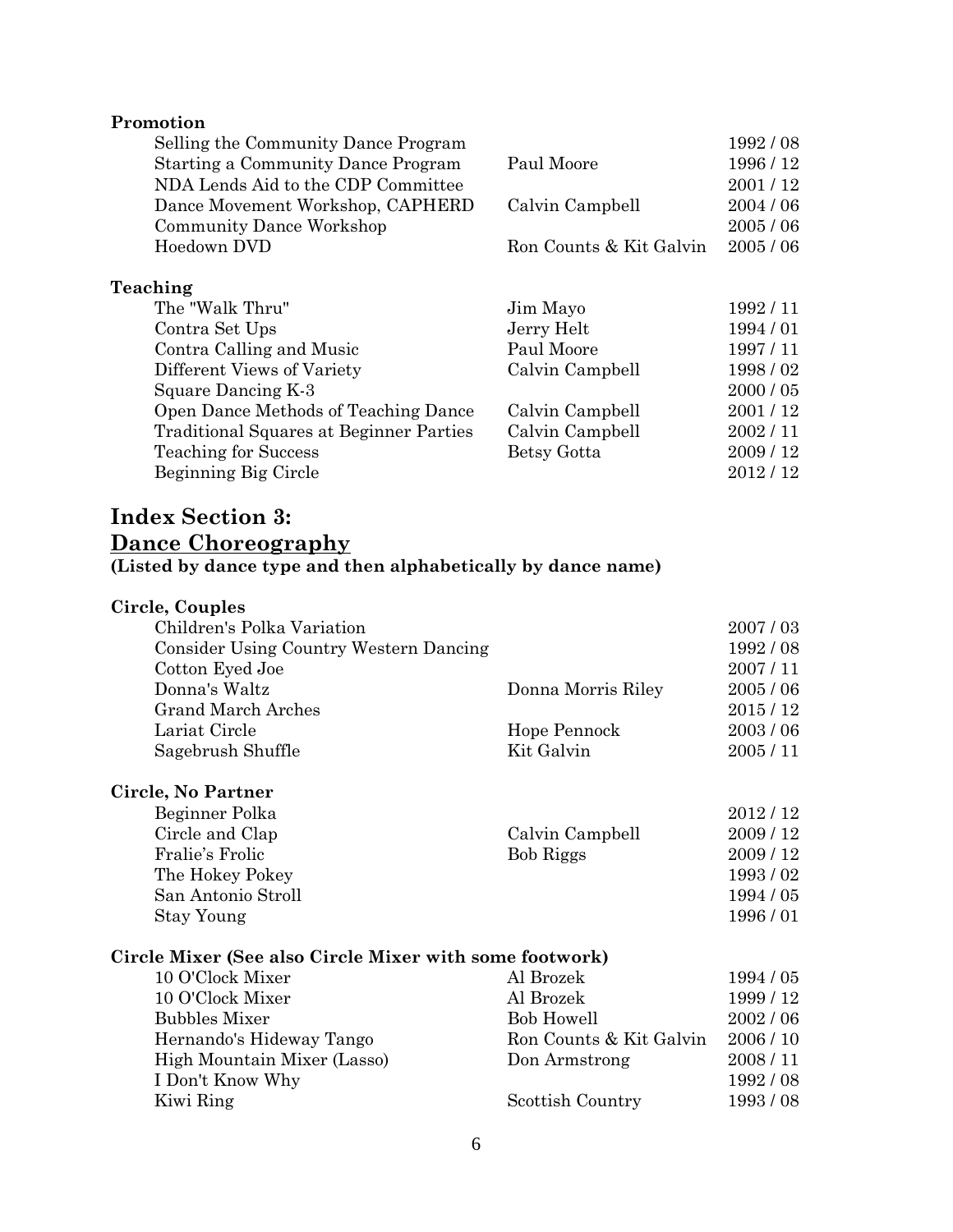| Kiwi Ring                                                    | Scottish Country       | 2014/03   |
|--------------------------------------------------------------|------------------------|-----------|
| Lancash Barn Dance                                           |                        | 2014/12   |
| Lancashire Reel Modernized                                   |                        | 2012/08   |
| Lighted Sconce (See High Mountain Mixer)                     |                        | 2008/02   |
| Marmaduke Mixer                                              | Allan Brozek           | 2012/08   |
| Molly Mixer                                                  | Ken Kernen             | 1993/11   |
| Phrase Craze Mixer                                           | Lou Hyll               | 1992/08   |
| Red Wing Mixer                                               |                        | 1997/02   |
| Round About                                                  | Cis Hinkle             | 2005/11   |
| Smile Mixer (or not)                                         | Dottie Welch           | 2012/12   |
| <b>Star Teacher</b>                                          | Jim Mayo               | 2013/02   |
| <b>Swiss Break Variation</b>                                 | <b>Stew Shacklette</b> | 2006/03   |
| The Gate Mixer                                               |                        | 2004/11   |
| Vogue Mixer                                                  | Mike Seastrom          | 2011/03   |
|                                                              |                        |           |
| Circle Mixer with some footwork                              |                        |           |
| B. C. Swing (Mixer or Not)                                   | Ken Kernen             | 1995/03   |
| C. J. Mixer                                                  | Cal & Judy Campbell    | 1992/11   |
| Cotton Eyed Joe Mixer                                        | Gerry Hardy            | 1996 / 04 |
| Haystack Mixer                                               | Ann Skoe               | 2012/08   |
| Island in the Sun                                            | <b>Stew Shacklette</b> | 2013/02   |
| <b>Jiffy Mixer</b>                                           | Jerry & Kathy Helt     | 1993/08   |
| Jiffy Mixer with various formations                          | Jerry & Kathy Helt     | 2012/08   |
| Pumpkin Mixer                                                | Ed & Virginia Moore    | 1996/07   |
| Tennessee Wig Walk                                           |                        | 2005/02   |
| White Silver Sands                                           | Manning & Nita Smith   | 1996/01   |
| Contra                                                       |                        |           |
| Hey for Three Dance Figure (also Mirror and Arches versions) |                        | 2016/02   |
| History – Together in Time: A Story of New England           |                        | 2005/06   |
| Setting Up Contra Lines                                      | Jerry Helt             | 1994/01   |
| <b>Contra, Alternate Duple</b>                               |                        |           |
| A Nice Combination                                           | Don Ward               | 1995/06   |
| A Penny Saved (Ladies Slide Across)                          | <b>Stew Shacklette</b> | 2001/05   |
| Arm Turn Contra                                              |                        | 1998/02   |
|                                                              |                        |           |
| Art's Easy Duple Contra#1                                    | Art Harvey             | 2005/06   |
| Beginner's Luck                                              | Calvin Campbell        | 2004 / 02 |
| <b>Broken Sixpence</b>                                       | Don Armstrong          | 2014 / 12 |
| Caribbean Contra                                             | Don Armstrong          | 1993/02   |
| Constant Contra                                              | Mitch Pingle           | 1993/02   |
| DC Trainer                                                   | Calvin Campbell        | 1993/05   |
| Good Girl                                                    | (Traditional)          | 2006/03   |
| Homosassa Hornpipe                                           | Don Armstrong          | 1993/11   |
| <b>Honor Among Thieves</b>                                   | Penn Fix               | 2007/03   |
| Mandolin Contra                                              | Glen Nickerson         | 2014/03   |
| No Touch Contra                                              | Tom Crisp              | 2001/02   |
| Ohio River Contra                                            | Jerry Helt             | 2011/03   |
| Por Que No Waltz Contra                                      | Len Cannell            | 2002/11   |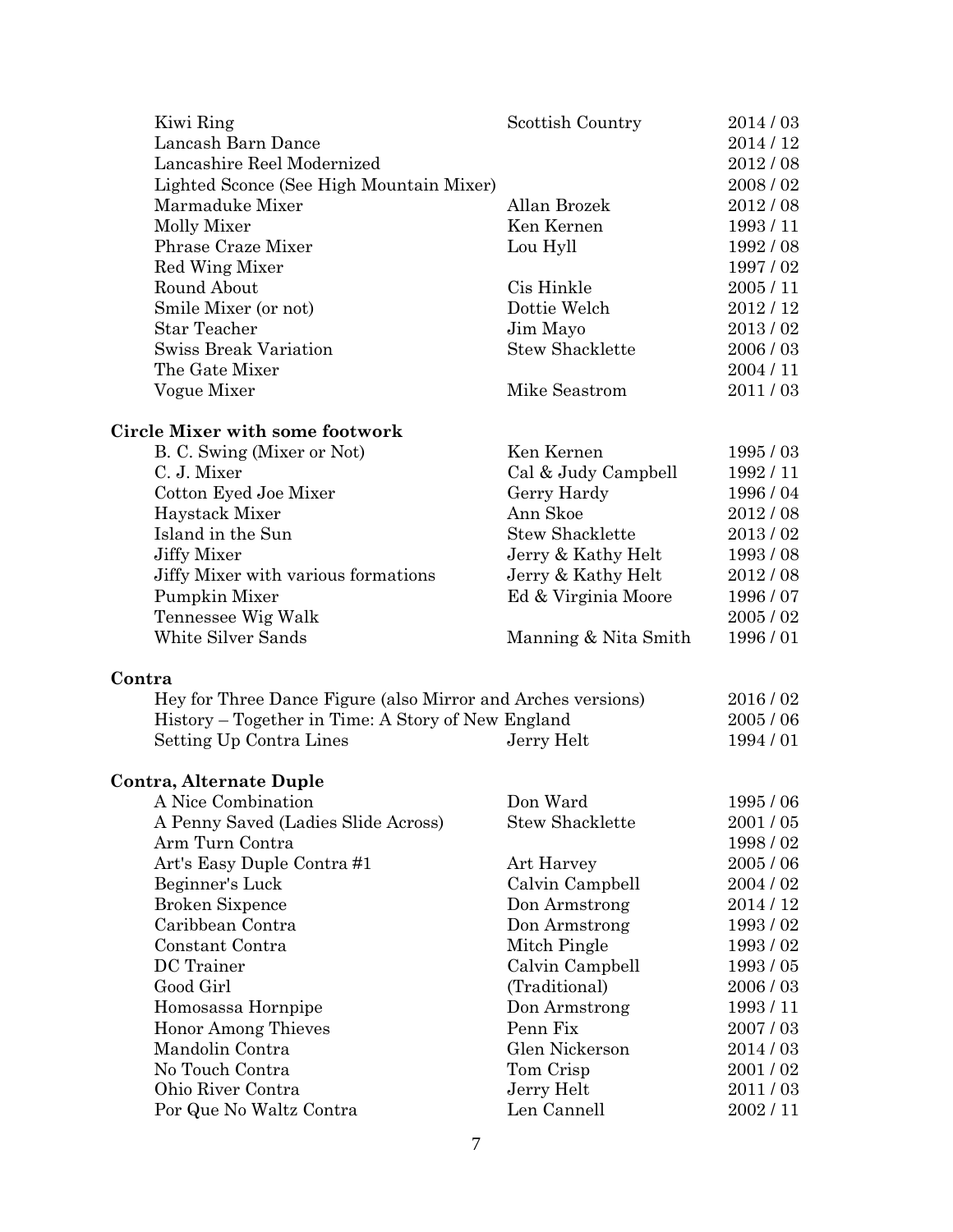| Simplicity Contra                                  |                          | 1996/01   |
|----------------------------------------------------|--------------------------|-----------|
| To Turn a Phrase                                   | <b>Bob Isaacs</b>        | 2013/02   |
| <b>Contra, Couples Facing</b>                      |                          |           |
| Allynn's Mountain Reel                             | Allynn Riggs             | 1994 / 08 |
| Oklahoma, OK                                       | Dottie Welch             | 2015/12   |
| Shelter from the Blizzard                          | Susan Elberger           | 2004/11   |
| Skontra                                            | Ken Kernen               | 1995 / 09 |
| Slaunch to Donegal                                 | Ede Butlin               | 1992/11   |
| Zig Zag Rotation                                   | Calvin Campbell          | 1996 / 12 |
| Contra, Proper                                     |                          |           |
| Barley and Oats                                    | Ken Kernen               | 2006/10   |
| Boston Tea Party                                   | Jean Butler              | 2012/08   |
| Caimarusa                                          | South American           | 2015/03   |
| Generic Contra                                     | Calvin Campbell          | 2000/11   |
| I'm a Star                                         | Calvin Campbell          | 2014/03   |
| Kids Contra                                        | Calvin Campbell          | 2003/02   |
| Long Tunnel Contra                                 |                          | 1997/11   |
| Loon Mountain Reel                                 | Alan Smith               | 2015/12   |
| Sir Roger de Coverley                              | Thomas Wilson            | 2015/03   |
| Spring in Duncan                                   | <b>Marion Rose</b>       | 2012/12   |
| Tunnel Contra                                      |                          | 1992 / 08 |
| Virginia Reel                                      |                          | 2015/03   |
| Waves of Torey (for 5 couples)                     |                          | 2009/02   |
| Wind and Weave                                     |                          | 2015/03   |
| <b>Contra, Proper for 4 Couples</b>                |                          |           |
| Clopton Bridge                                     | English                  | 1994 / 08 |
| Farmer's Jig                                       | Welsh                    | 2005/02   |
| Kingston Flyer                                     |                          | 1995/09   |
| The Wanderer                                       | Cal Campbell +           | 1996/04   |
| Wheelbarrow Reel (see Revised Version in November) |                          | 2008/02   |
| Wheelbarrow Reel                                   | Don Armstrong            | 2008/11   |
| <b>Contra, Proper Duple</b>                        |                          |           |
| Baker's Wife (see revised version in November)     |                          | 2008/02   |
| Baker's Wife                                       | <b>Stew Shacklette</b>   | 2008/11   |
| Jefferson's Reel                                   |                          | 2009/12   |
| OXO Reel                                           |                          | 1993/08   |
| Contra, Triple                                     |                          |           |
| Market Lass                                        | Trad + Ralph Page        | 1994 / 12 |
| Contra, Triplet                                    |                          |           |
| Duck Dance                                         | <b>Traditional Métis</b> | 2016/02   |
| <b>Hagall Triplet</b>                              | Heiner Fischle           | 2007/11   |
| 3 Couple Dancing                                   |                          | 2007/11   |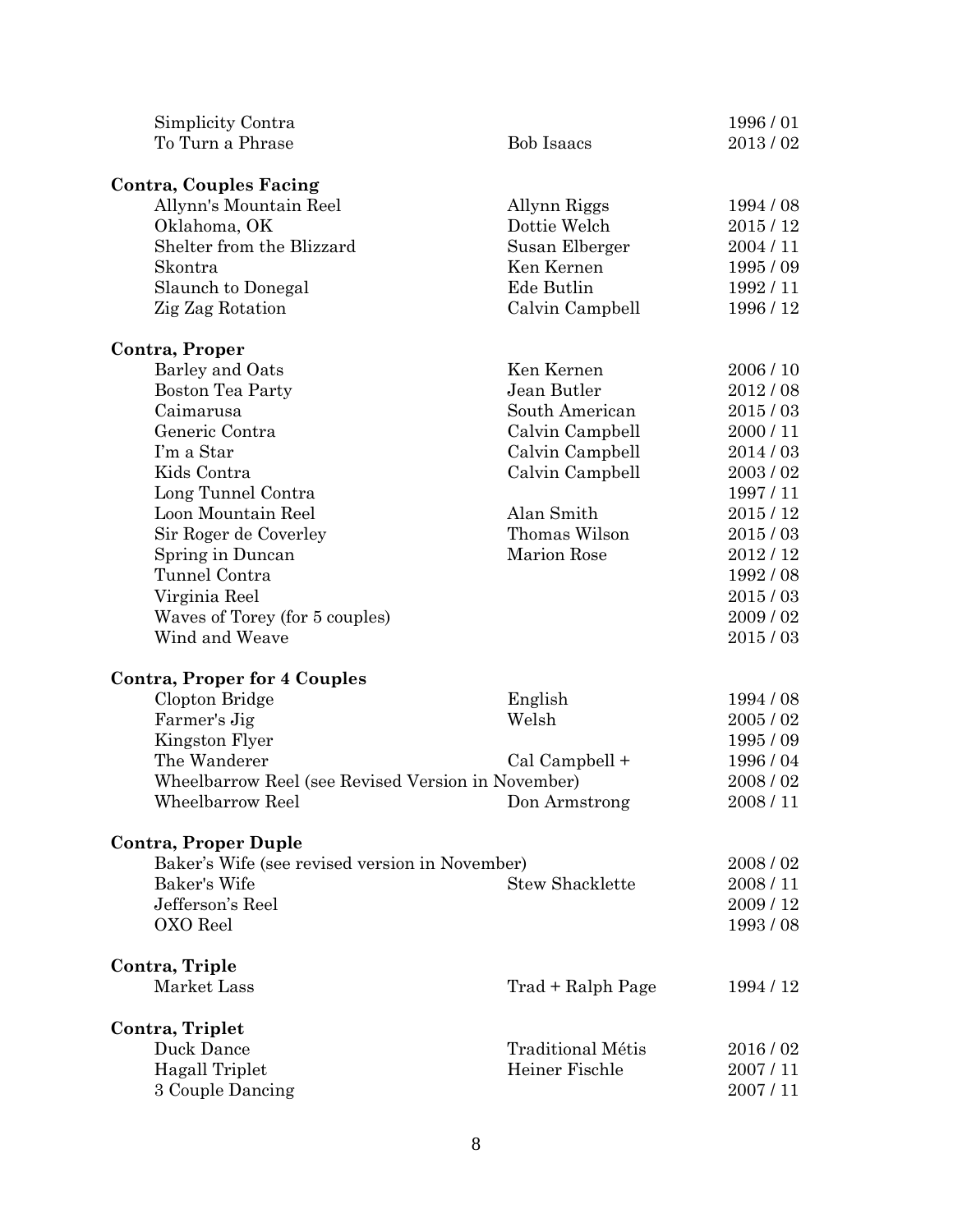| <b>Dances for Five Couples</b>        |                        |           |
|---------------------------------------|------------------------|-----------|
| Levi Jackson Rag                      | Pat Shaw               | 2014/12   |
| Shepherd's Crossing                   | Scottish Country       | 2016/02   |
| <b>Dances for Five Dancers</b>        |                        |           |
| Double Dot                            | <b>Stew Shacklette</b> | 2016/02   |
| Polka Dot                             | <b>Bill Johnston</b>   | 2016/02   |
| Game                                  |                        |           |
| <b>BINGO</b>                          |                        | 2003/02   |
| Party Game - Three Chairs             |                        | 2003/06   |
| Scratch                               |                        | 2002/11   |
| Line (Also see Solo and Train Dances) |                        |           |
| Alley Cat                             |                        | 1993/08   |
| Amos Moses, 2 variations              |                        | 1992/11   |
| Baby Likes To Rock It                 | Kit Galvin             | 2004 / 06 |
| Bossa Nova                            | Bob & Allynn Riggs     | 1996 / 07 |
| <b>Busted</b>                         | Jerry Helt             | 2001/12   |
| Four Corners Waltz                    | Jeanette Thompson (?)  | 2009/02   |
| Hallelujah!                           |                        | 2005/06   |
| Jazak's 12-Count Jive for Couples     | Chet Jazak             | 1998/02   |
| Kamaile Kick                          | Yona Chock             | 2002/11   |
| New York, New York                    |                        | 1998/02   |
| Pink Cadillac / Little Black Book     | Jimmy Dean             | 1992/11   |
| Popcorn                               |                        | 2007/03   |
| Reggae Cowboy                         | Bob & Allynn Riggs     | 1997/11   |
| Rocky Mountain Scramble               | Calvin & Judy Campbell | 1995/03   |
| Ruby Baby                             |                        | 2007/11   |
| Swingin' Thing                        | Rita & Jo Thompson     | 2009/02   |
| Mescolanza                            |                        |           |
| Dumbarton Drums                       | Dorothy Shaw           | 2006/10   |
| <b>ONS Party Mescolanza</b>           | Les Henkel             | 1997/11   |

# **Mixers (See Circle Mixer, Trios and Trios one-way)**

## **Quadrille**

| Dosado and Face the Sides              | Grant Logan         | 1994/01 |
|----------------------------------------|---------------------|---------|
| First Night Quadrille                  | <b>Bob Dalsemer</b> | 1995/09 |
| First Night Quadrille                  | <b>Bob Dalsemer</b> | 2002/06 |
| George Washington's Favorite Cotillion |                     | 2006/10 |
| Gordo's Quadrille                      |                     | 1992/11 |
| Gordo's Quadrille                      | Jack Murtha         | 1999/08 |
| Merry Mix-Up Quadrille                 | Ted Sannella        | 1996/07 |
| Stars and Stripes Quadrille            | Jerry Helt          | 1995/03 |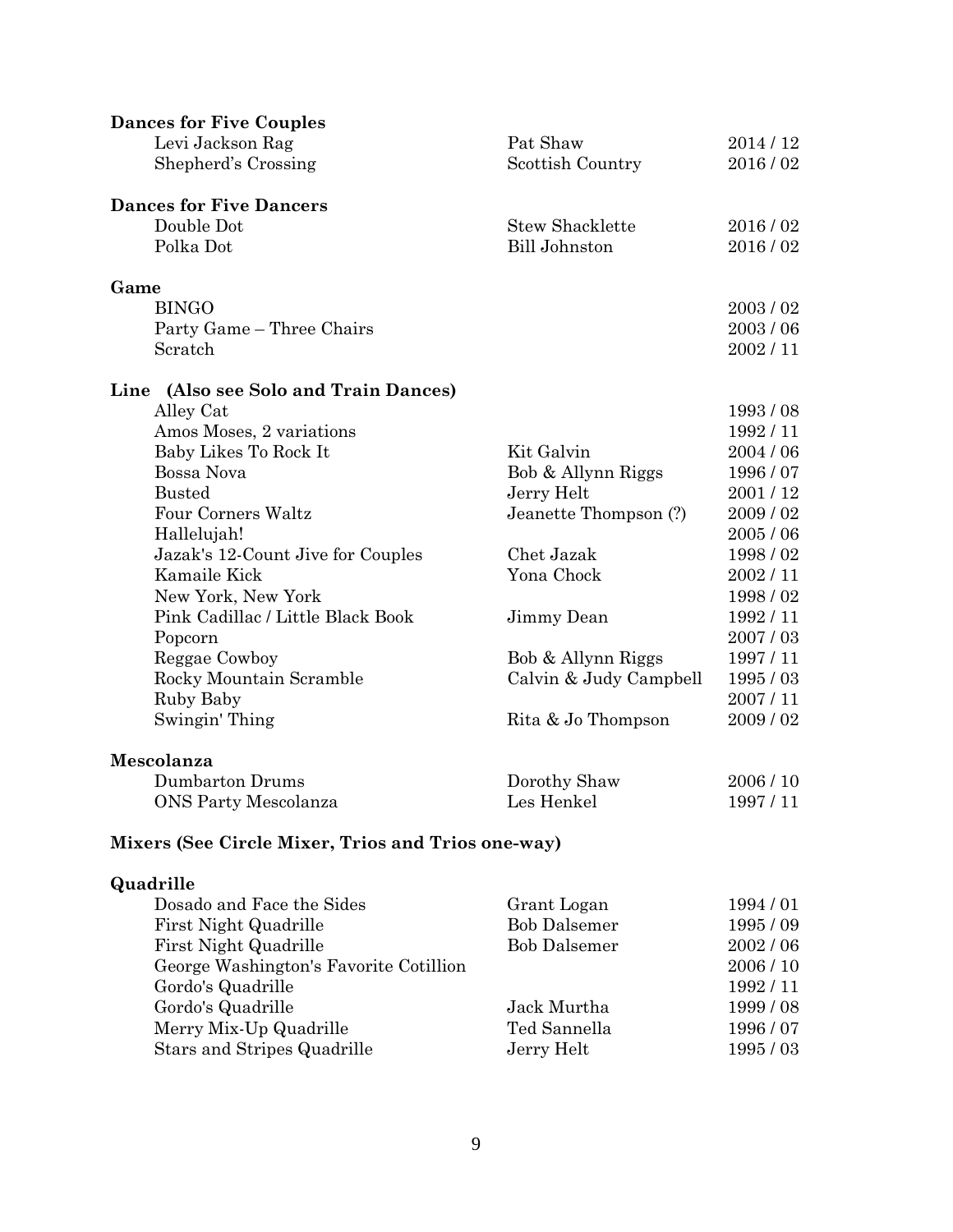| <b>Sicilian Circle</b>                                 |                  |           |
|--------------------------------------------------------|------------------|-----------|
| Sicilian Circles Description                           | Dottie Welch     | 2006/03   |
| <b>Best Friend Sicilian</b>                            |                  | 2006/03   |
| Cecily Circle                                          | Ken Kernen       | 1993/11   |
| Dip and Dive for Jillian                               | <b>Bob Riggs</b> | 2013/02   |
| George and Amber's Wedding                             | Dottie Welch     | 2014/03   |
| Hello My Baby                                          | Ken Kernen       | 1995/06   |
| Mariposa                                               | Fred Breunig     | 2015/12   |
| Pittsfield Circle                                      | Ken Kernen       | 1993/11   |
| Sanita Hill Circle                                     | Ed Durlacher     | 2012/12   |
| Scones and Tea                                         | Ken Kernen       | 1993/11   |
| Scottish Man 'O' War                                   | Vicky Goodloe    | 1996 / 12 |
| Siege of Carrick                                       |                  | 2004/04   |
| Zippity Sicilian                                       | Dottie Welch     | 2007/03   |
| <b>Sitting</b>                                         |                  |           |
| Ding Dong Daddy                                        |                  | 1994 / 12 |
| Teton Mountain Stomp for Seated Dancers Al Brozek      |                  | 1997/02   |
| The Bunny Hop for Seated Dancers                       | Larry Strippy    | 1997/02   |
| Where to Begin?                                        | Jerry Helt       | 2012/08   |
| (See also Line and Train Dances)<br>Solo               |                  |           |
| Traffic Jam                                            |                  | 2003/11   |
| Square                                                 |                  |           |
| Father/Daughter Tunnel Ideas                           |                  | 2003/02   |
| Non-gender oriented basics                             |                  | 2000/11   |
| <b>Rhyming Patter</b>                                  |                  | 2007/03   |
| Square & Spare                                         |                  | 2011/03   |
| Two Couple Squares and Triangle Square Dancing         |                  | 2007/11   |
| <b>Square Module</b>                                   |                  |           |
| Star Thru Equivalent                                   |                  | 1992/08   |
| <b>Square Patter</b>                                   |                  |           |
| 4 Ladies Pass Thru                                     | Ken Kernen       | 1993/05   |
| <b>Arkansas Traveler Variation</b>                     |                  | 1995/09   |
| Chicken Plucker                                        |                  | 2003/11   |
| Circle 1/2 and 1/4 more                                | Jack Murtha      | 1992/11   |
| Circle 1/2 and 1/4 more                                | Jack Murtha      | 1999/08   |
| Circle 3/4 Ideas for Genderless Squares                |                  | 2005/06   |
| Four Men Dosado                                        | Carl Brandt      | 1997/11   |
| <b>Grand Sashay Variations</b>                         |                  | 2005/02   |
| Grand Square Singing Round                             |                  | 2004/11   |
| Half Sashay                                            |                  | 2006 / 10 |
| Head Ladies Arm Turn 1 1/2 to Opposite Bob Van Antwerp |                  | 1999/02   |
| Head Men and Corner Lady                               |                  | 1993/11   |
| Heads Promenade Full, Sides Circle Left                | Dick Leger       | 1996 / 12 |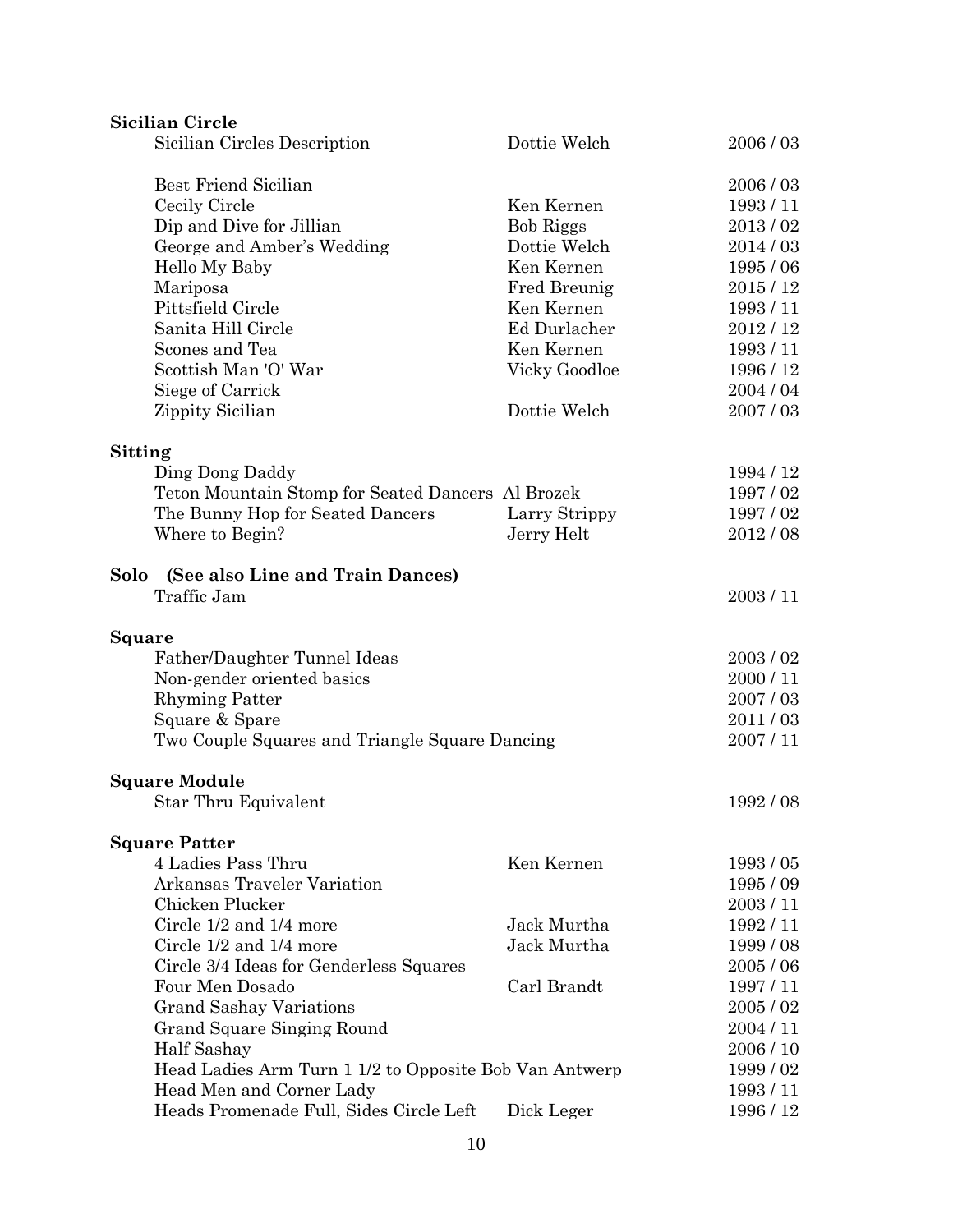| Heads Promenade Full, Sides Circle Left             | Dick Leger      | 1999 / 12 |
|-----------------------------------------------------|-----------------|-----------|
| Heads Promenade Half, Sides Separate                | Dick Leger      | 1996 / 12 |
| Heads Promenade Half, Sides Separate                | Dick Leger      | 1999 / 12 |
| Ladies Back to Back                                 | Decko Deck      | 1993/02   |
| Ladies Back to Back then Men                        | Dick Leger      | 1993/02   |
| Lazy H Patter                                       |                 | 1992/08   |
| Linear Weave                                        |                 | 2006 / 10 |
| Promenade 1/2                                       | Jack Murtha     | 1999/08   |
| Promenade 1/2                                       | Jack Murtha     | 1992/11   |
| Put the Ladies Back to Back then Men                | Dick Leger      | 1999 / 12 |
| Rip 'n Snort                                        |                 | 2011/03   |
| Rollaway Ideas                                      | Mike Seastrom   | 1993/08   |
| Rotating the Square Gimmicks                        |                 | 1995/06   |
| Siamese Squares                                     |                 | 1997/02   |
| Star Right, Head Men Star Left                      |                 | 1995 / 06 |
| Three-Quarter Ideas                                 |                 | 1998/02   |
| Triple Allemande                                    |                 | 1998/08   |
| Unusual Square Dance Figures                        |                 | 2009/02   |
| Visiting Couple Circles                             |                 | 1997/11   |
| Walk Thru First Figures                             |                 | 1996/01   |
| Wheelbarrow Dosado and Half Poussette               |                 | 2008/11   |
| Who's On First                                      |                 | 1993/02   |
| <b>Square Singer</b>                                |                 |           |
| Chase Figure                                        |                 | 2007/03   |
| Circular Dip and Dive                               |                 | 2015/12   |
| Engine $#9$                                         | <b>Bob Ruff</b> | 1996 / 04 |
| Everywhere You Go (modified)                        | Ed Gilmore +    | 1994/01   |
| First Tip Singer, Four Ladies Promenade             |                 | 2001/05   |
| Genderless, 4 or 6 Couple Singing Figures           | Jim Mayo        | 2014/03   |
| Heads Pass & Promenade Left                         |                 | 1992/08   |
| Heads Promenade 1/2, Sides Separate                 | Dick Leger      | 1996 / 12 |
| Heads Promenade all the way, Sides                  | Dick Leger      | 1996 / 12 |
| Heads Promenade all the way, Sides                  | Dick Leger      | 1999/12   |
| If They Could See Me Now                            | <b>Bob Ruff</b> | 1996/04   |
| Jennie's Stars                                      |                 | 2006/03   |
| Jenny's Stars Choreographer                         |                 | 2007/03   |
| Just the Men/Ladies Walk Forward, Swing Flo Cadwell |                 | 1994 / 05 |
| Promenade Single File                               | Stan Burdick    | 1997/07   |
| Singing Calls for Non-Dancers                       | Jim Mayo        | 2004 / 06 |
| Singing Calls for Beginner Parties                  | Betsy Gotta     | 2009/02   |
| <b>Star Promenade</b>                               | Les Henkel      | 1994 / 08 |
| <b>Star Teacher</b>                                 | Jim Mayo        | 2013/02   |
| Trail of the Lonesome Pine                          |                 | 1993/11   |
| Square, Traditional                                 |                 |           |
| Arkansas Traveler                                   |                 | 2002/11   |
| Arkansas Traveler                                   |                 | 2014/03   |
| Birdie in the Cage                                  |                 | 2002/11   |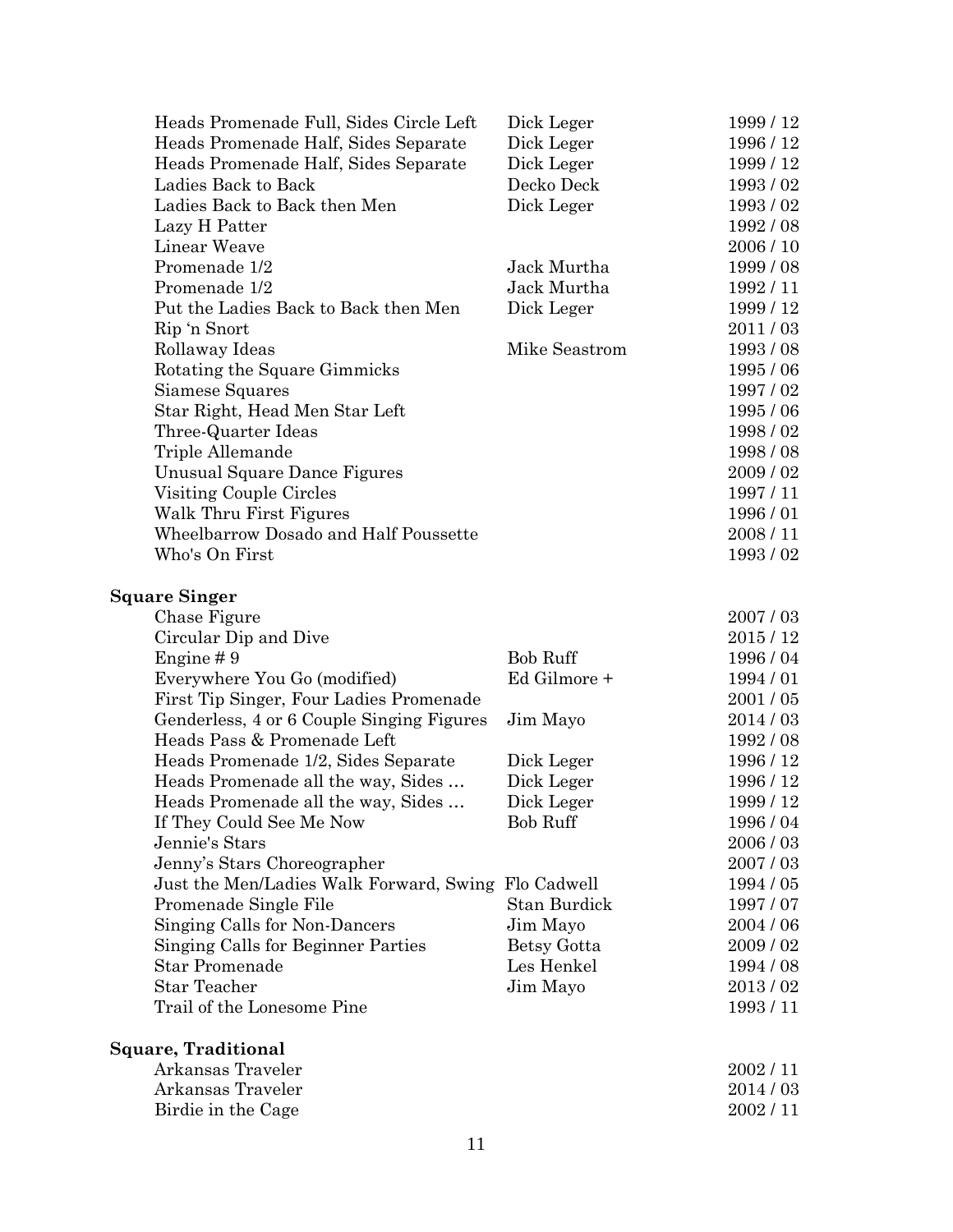| <b>Bunkhouse Reel</b>                   |                   | 2005/11   |
|-----------------------------------------|-------------------|-----------|
| Cheat and Swing                         | Dennis Riley      | 1994 / 12 |
| Crooked Stovepipe                       |                   | 2012/08   |
| Dive for the Oyster                     |                   | 2013/02   |
| Down the Center Cut Off Six             |                   | 2011/03   |
| First Lead Right, Circle 4, 6, 8        | Carl Brandt       | 1997/11   |
| French Eight Idea                       |                   | 2009/12   |
| Hot Time in the Old Town Tonight        |                   | 2002/11   |
| Hot Time in the Old Town Tonight        |                   | 2012/12   |
| Newfoundland Reel the Set               |                   | 2015/03   |
| Ocean Sand                              | Ken Kernen        | 1995/03   |
| Open the Door (Chase)                   |                   | 2007/03   |
| Push Ole Ma and Push Ole Pa             |                   | 2005/02   |
| Redwing                                 |                   | 2015/12   |
| Sally Goodin'                           |                   | 2004 / 04 |
| Sampsonville Quadrille Figure One       | Margot Mayo Book  | 2012/08   |
| Six Pass Through                        | Tony Parkes       | 1998/08   |
| Solomon Levi                            |                   | 2009/12   |
| Solomon Levi like figure                |                   | 2003/11   |
| Trail of the Lonesome Pine              | Don Armstrong     | 2014/12   |
| Visiting Arkansas Traveler              |                   | 2002/11   |
| Visiting dancer                         |                   | 2000/11   |
| Visiting Rolling Star                   |                   | 2002/06   |
| Wave the Ocean, Wave the Sea            |                   | 2015/12   |
| <b>Themes</b>                           |                   |           |
| Chase Figures                           |                   | 2007/03   |
| Chasse and Sashay – An Interesting Pair |                   | 2006 / 10 |
| Poussettes and Wheelbarrows             |                   | 2008/11   |
| Dances for Small Events                 |                   | 2007/11   |
| The Versatile Star                      |                   | 2006/03   |
| Train                                   |                   |           |
| <b>Blue Bird</b>                        |                   | 1995/06   |
| <b>Blue Bird</b>                        |                   | 1999 / 08 |
| The Bunny Hop                           |                   | 1993/02   |
| <b>Trios</b>                            |                   |           |
| Jenny Reel Mixer                        |                   | 2009/12   |
| <b>Scatter Threesome</b>                | Ted Sannella      | 2003/11   |
| <b>Trios facing</b>                     |                   |           |
| <b>Alternate Trios</b>                  | Ken Kernen        | 1992/08   |
| Dashing White Sergeant                  | Scottish Country  | 2016/02   |
| Do-Ci-Dizzy                             | <b>Bob Howell</b> | 1994/01   |
| Rattlesnake Trio                        |                   | 2011/03   |
| T. B. C. Trio Mixer                     | <b>Bob Howell</b> | 1994 / 12 |
| Three's Greet                           | <b>Bob Howell</b> | 2013/02   |
| Toots' Trio                             | <b>Bob Howell</b> | 1996/04   |